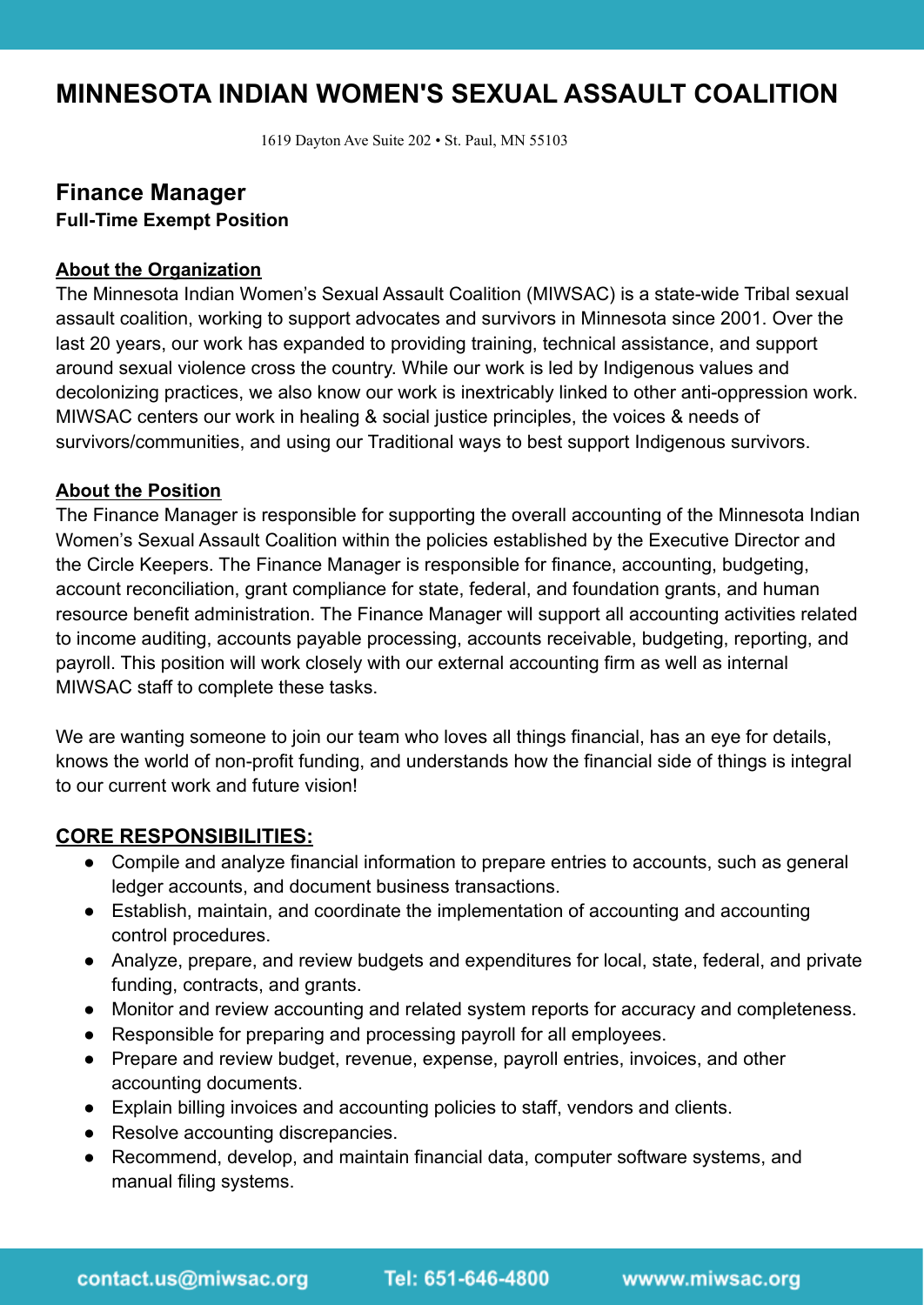● Supervise the input and handling of financial data and reports for the company's automated financial systems.

### **Core Responsibilities, continued:**

- Interact with internal and external auditors in completing audits.
- Work with the Executive Director, Operations Director, and Keeper of Finances to draft an annual operating budget, maintain monitoring of the budget, and when appropriate; recommend budget revisions.
- Maintain the agency's financial records along with the Executive Director in order to obtain an annual audit.
- Work with the Executive Director to maintain the agency's business insurance; including general property/liability insurance, directors & officers liability, and workers compensation.
- Prepare and submit monthly and quarterly financial reports to funding agencies.
- Ensure that the organization effectively markets itself and programs to funders.
- Responsible for the financial management & the financial writing of grants.
- Work with the Executive Director to submit IRS reports.
- Work with the Executive Director to oversee Human Resource Benefit Administration.

Other duties as needed, which may include internal projects, work with outside partners/contractors, and additional things as they arise.

#### **Ideal Qualifications**

- Applicants must have knowledge of finance, accounting, budgeting, and cost control principles including generally accepted accounting principles.
- Strong Knowledge of QuickBooks financial software.
- Knowledge of federal and state financial regulations.
- Ability to analyze financial data and prepare financial reports, statements, and projections.
- Knowledge of federal, state, and foundation grant accounting guidelines and reports.
- Bachelor's degree or equivalent work/life experience required.
- Strong computer/technical skills preferred.
- Ability to work flexible hours.
- Applicants must have working experience and knowledge of the American Indian community.
- Support for and adherence to MIWSAC's mission.

*\*Please apply even if you feel you do not meet ALL of the qualifications. We will be holistically looking at all candidates even if some qualifications are not met. MIWSAC strives for equitable hiring and we know that many women and BIPOC people historically don't apply to jobs if they are missing qualifications.*

#### **Other Information**:

This position will report to the Executive Manager. This position will be primarily located at our office in St. Paul, with the opportunity for some remote work.

Salary range: starting salary will be between \$70-75,000 based on qualifications, experience, and other factors. MIWSAC offers a full package of benefits including health & dental insurance, matching retirement, investment in personal development, and an expansive time off policy.